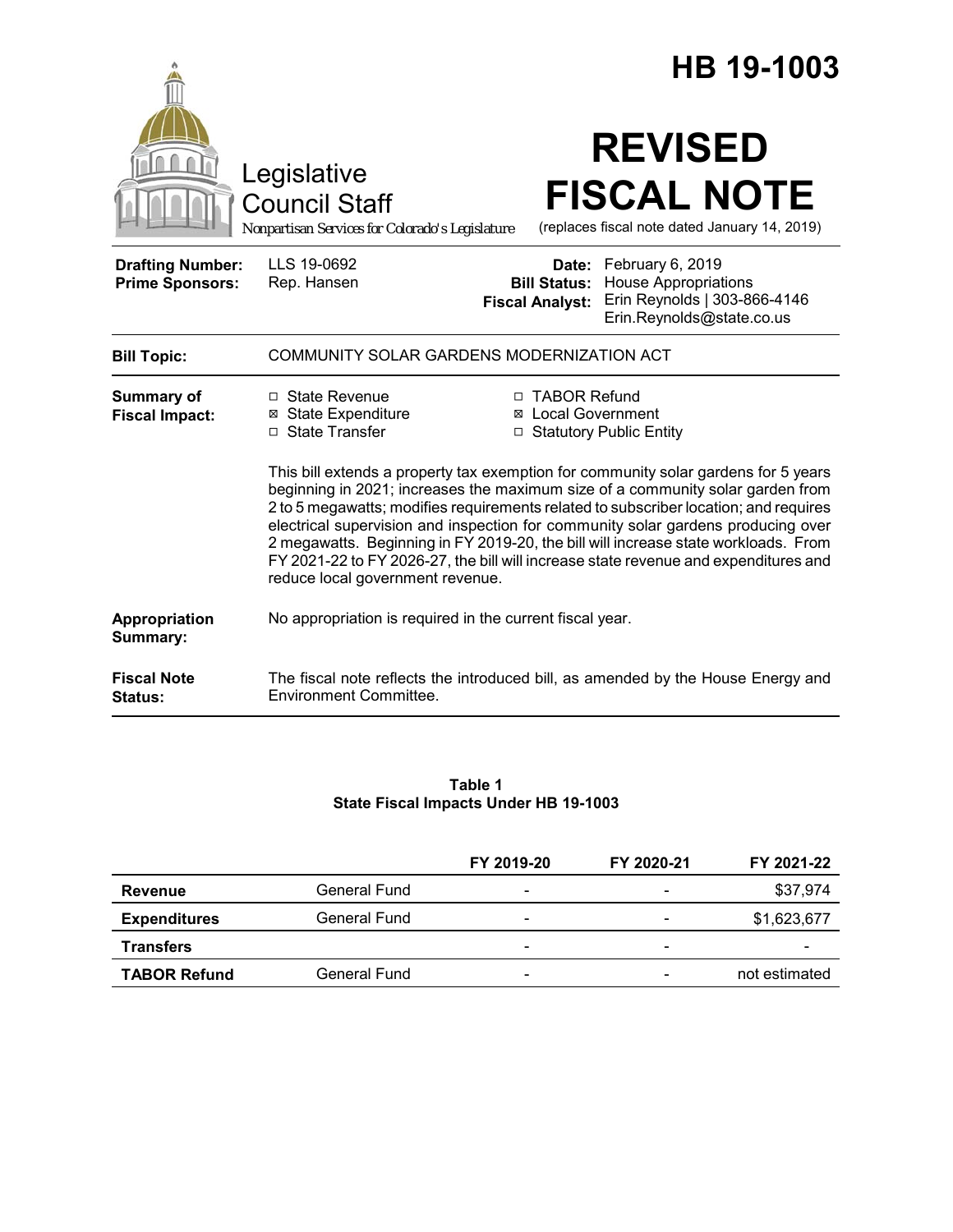February 6, 2019

## **Summary of Legislation**

This bill modifies the definition of "community solar garden" (CSG) to mean a solar electric generation facility with a nameplate rating of 5 megawatts. Under current law, the limit is 2 megawatts. The bill also modifies the definition of "subscriber" so that customers no longer need to be in the same or adjacent county as the CSG, but only the service territory of the qualifying retail utility.

In addition, the bill postpones the expiration of an existing property tax exemption for CSGs by 5 years, from 2021 to 2026. The exemption applies to the share of CSG property used to generate electricity for residential, governmental, or tax-exempt customers. Assessors value this property by determining the generating capacity of the CSG and multiplying by the cost per kilowatt of alternating current electricity as published by the Division of Property Taxation in the Department of Local Affairs (DOLA).

Finally, the bill requires any CSG exceeding 2 megawatts to have an electrician's on-site supervision for any photovoltaic electrical work and for initial installation to be subject to final electrical inspection.

### **Background**

As of January 2019, there are 231 megawatts at Xcel Energy and about 13 megawatts at Black Hills Energy of CSGs that are operational or committed through 2019.

Under current law, CSGs (defined as generating less than 2 megawatts of electricity) are valued by the county assessor, while solar energy facilities (defined as generating more than 2 megawatts of electricity) are valued by the State Assessed Properties section of the Division of Property Taxation in the DOLA because these facilities are considered public utilities.

### **State Revenue**

The bill is expected to increase General Fund revenue from income tax collections by \$37,974 in FY 2021-22 and \$75,947 in FY 2022-23.

**Federal taxable income.** Property taxes are deducted from federal taxable income, which is the starting point for calculating Colorado income taxes. The reduction in property taxes from this bill reduces the deduction CSGs will be allowed to take, increasing their Colorado income tax liability. An estimated one-third of aggregate property tax liability is currently deducted from the taxable income of owners. The revenue impact is calculated by applying the state's 4.63 percent income tax rate to the reduced property tax liability. The smaller deduction will increase income tax revenue by \$37,974 in FY 2021-22, and \$75,947 in FY 2022-23. The FY 2021-22 revenue impact is based on a half-year property tax impact to account for the accrual accounting of income tax.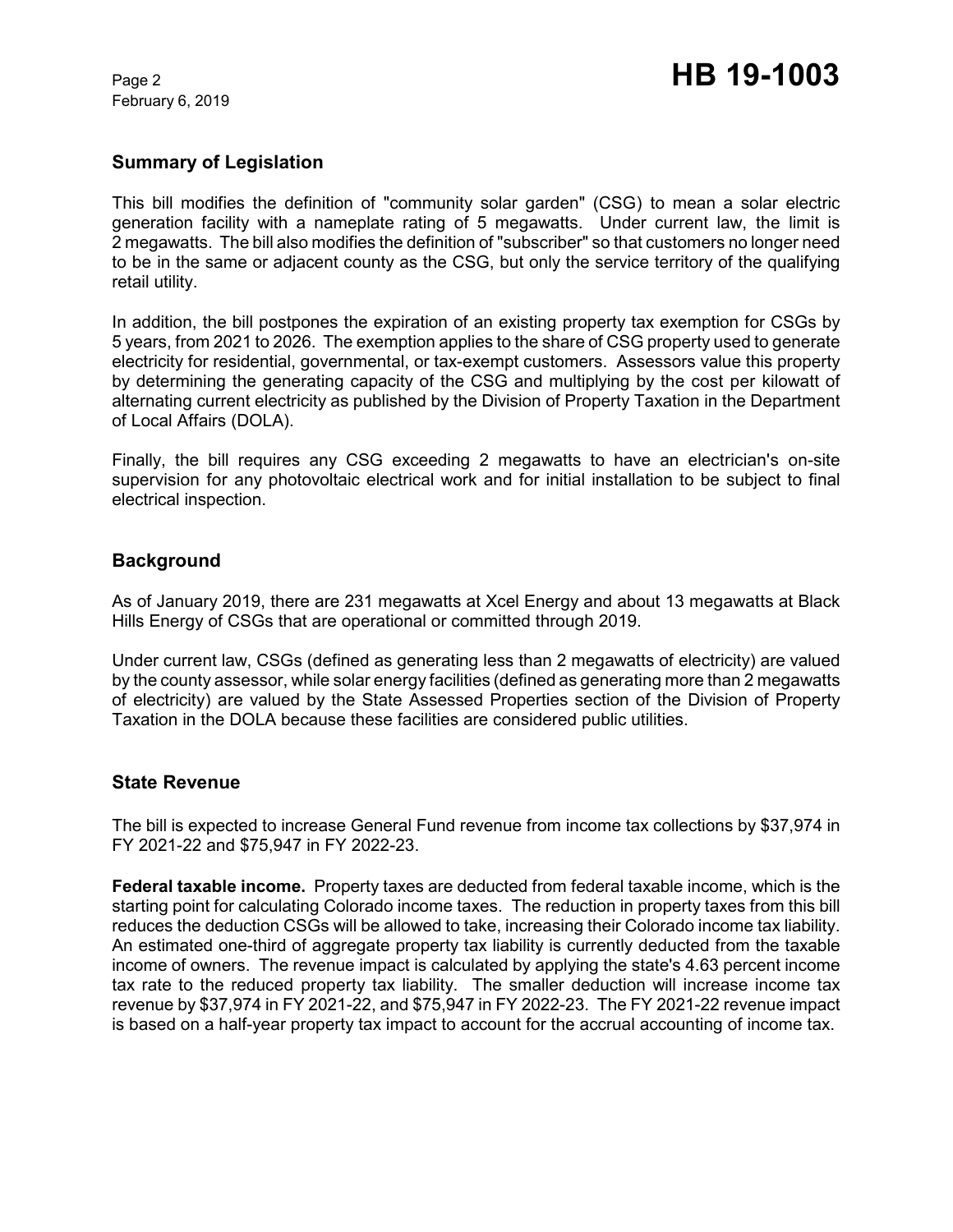February 6, 2019

## **State Expenditures**

Beginning in FY 2019-20 only, DOLA and the Department of Regulatory Agencies (DORA) will have an increased workload to implement the bill. Beginning in FY 2021-22, the bill will increase state General Fund expenditures by an estimated \$1,623,677 per year through FY 2026-27 to backfill school finance. These impacts are explained below.

**Department of Local Affairs, Division of Property Taxation.** The division will amend existing property statement forms for renewable energy properties and develop procedures for assessing CSGs above 2 megawatts in FY 2019-20. The division will have an ongoing minimal workload impact to maintain the personal property declaration schedule specific to CSGs and process appeals. Finally, the division will need to determine the eligibility of each CSG for the partial personal property exemption. These workload increases can be accomplished within existing resources.

**Department of Regulatory Agencies.** The Public Utilities Commission in DORA will perform rulemaking to conform with the bill in FY 2019-20 within the normal course of the commission's business.

**General Fund Backfill — School Finance.** Assuming the current school finance formula and the budget stablization factor renews at its current level, the bill will require a General Fund appropriation of approximately \$1,623,677 from FY 2021-22 through FY 2026-27. This backfill amount is a result of exempting CSG-generated electricity from property tax, which will reduce the local share of school finance. The estimate was calculated using 2017 school mill levies applied to the FY 2019-20 assessed values of the state's CSG capacity as of January 2019, as discussed in the Background section. The amount may increase as more CSGs are constructed.

**TABOR refunds.** The bill may increase state General Fund obligations for TABOR refunds in years the state collects a TABOR surplus; however, the impact is outside the current economic forecast period.

### **Local Government**

Beginning in property tax year 2021, the bill decreases non-school finance property tax revenue in affected local governments by an estimated \$3,347,020 per year beginning in FY 2021-22 by exempting the share of CSG property used to generate electricity for residential, governmental, and tax-exempt customers. This reduction will impact municipalities, counties, special districts, and school districts, and is not backfilled by state aid. This estimate is based on the level of 2017 non-school finance countywide average mills, which are subject to change.

# **School District Impact**

This bill is estimated to reduce the local share of funding for public schools by approximately \$1,623,677 per year from FY 2021-22 through FY 2026-27. This reduction will be replaced by state aid, as discussed in the State Expenditures section.